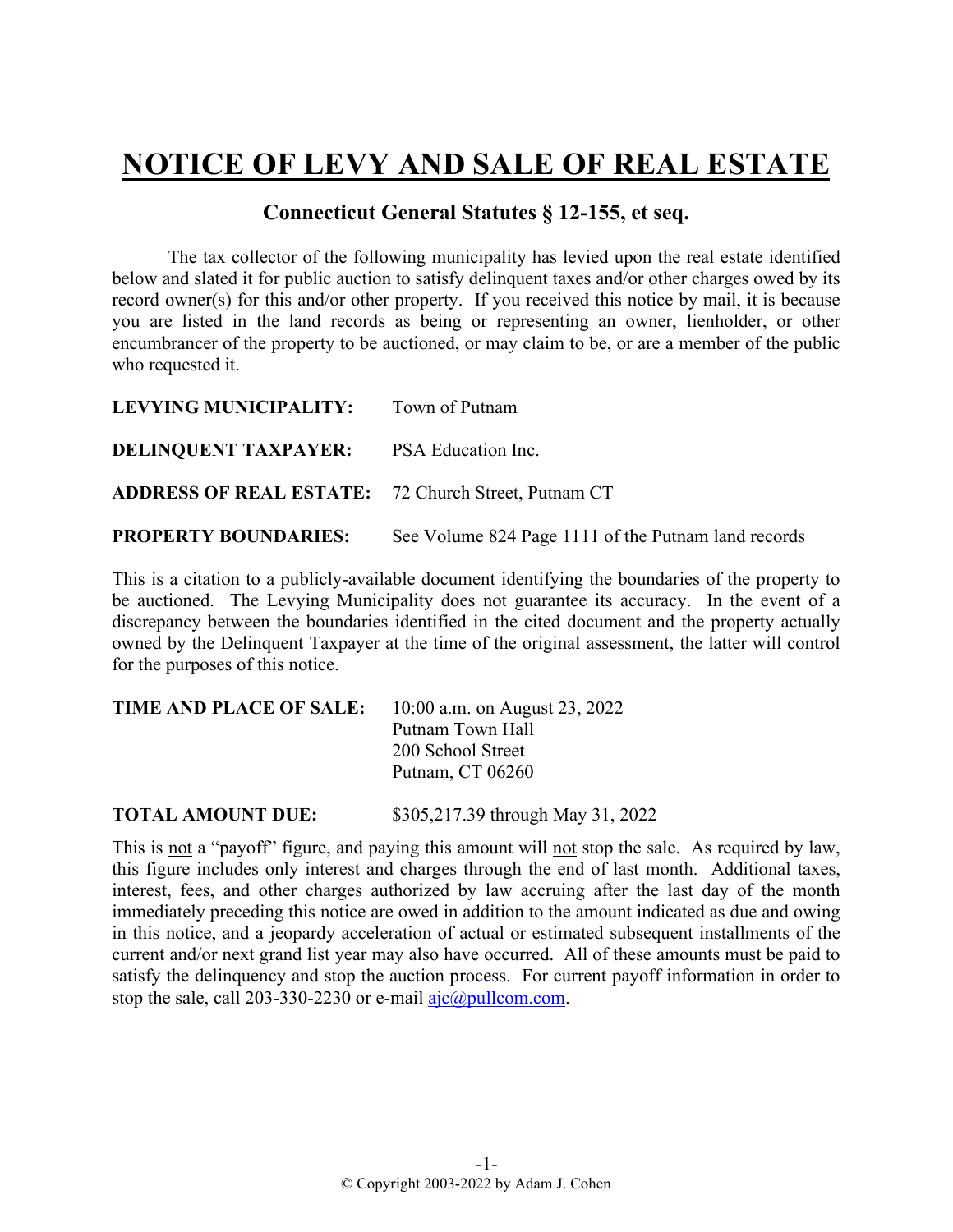**SURVIVING ENCUMBRANCES:** This property will be sold "free and clear" to the winning bidder subject only to: (1) taxes and water/sewer charges laid by the levying municipality which were not yet due and payable at the time of the levy, which is the date accompanying the signature on the first notice of this sale filed in the land records, except as are recovered from the sale; (2) the accrued taxes and water/sewer charges of Putnam Special Service District and any other governmental authority against this property; (3) any federal lien recorded until 30 days before the date which is six months after the auction date, except as extinguished pursuant to federal law; (4) easements, covenants and restrictions in favor of other parcels of land predating the time of the levy; (5) solely to the extent any of the delinquencies identified above was assessed on property other than the property to be sold, all encumbrances perfected before this notice was recorded; (6) interests exempt from levy and sale under the Constitution and laws of the United States; (7) the interest of any person or such person's predecessors in title for whom notice of the sale was not sent as required by law, and who had a right to such notice, and who did not in fact know of it within six months thereafter; (8) any monetary encumbrance recorded between May 13, 2022 and the date the first notice of this sale was filed in the land records, unless its holder is notified of the tax sale as required by law or in fact knew of it within six months thereafter; (9) any other interest not foreclosed by this tax sale procedure under state law; and (10) the effect of any federal, state, or local law and the restrictions and conditions in the tax sale notices and announced at the auction.

**PERSONS TO WHOM THIS NOTICE IS SENT:** The following persons are, or may claim to be, or may represent, the known holders of choate interests which will be affected by the sale. Absent payment in full before the auction or valid redemption within six months thereafter, the respective titles, mortgages, liens, restraints on alienation, and other encumbrances in this property in favor of all persons with actual or constructive notice thereof shall be extinguished.

| PSA Education Inc.                      | The Daughters of The Holy Spirit, Inc. |                                       | Shichao Zhang            |
|-----------------------------------------|----------------------------------------|---------------------------------------|--------------------------|
| 18 Maple Street                         | c/o James K. Kelly, Reg. Agent         |                                       | 11 Sackett Point Road    |
| Putnam, CT 06260                        | 33 Broad Street                        |                                       | North Haven, CT 06473    |
| Attn: Ding Tieqiang, Reg. Agent         | Danielson, CT 06239                    |                                       |                          |
|                                         |                                        |                                       |                          |
| Occupant                                | Haiphong Chen Wang a/k/a Haihong Chen  |                                       | Richard A. Johnson, Esq. |
| 72 Church Street                        | Wang, Qiyuan Chen, and John Y. Wang    |                                       | 799 Silver Lane          |
| Putnam, CT 06260                        | 10 James Lane                          |                                       | Trumbull, CT 06611       |
|                                         | Westport, CT 06880                     |                                       |                          |
|                                         |                                        |                                       |                          |
| Robert H. Lord Company Inc.             |                                        | Internal Revenue Service              |                          |
| c/o Corporation Service Co., Reg. Agent |                                        | <b>Advisory Consolidated Receipts</b> |                          |
| 225 Asylum Street, Goodwin Square       |                                        | 7940 Kentucky Dr., Stop 2850F         |                          |
| Hartford, CT 06103                      |                                        | Florence, KY 41042                    |                          |